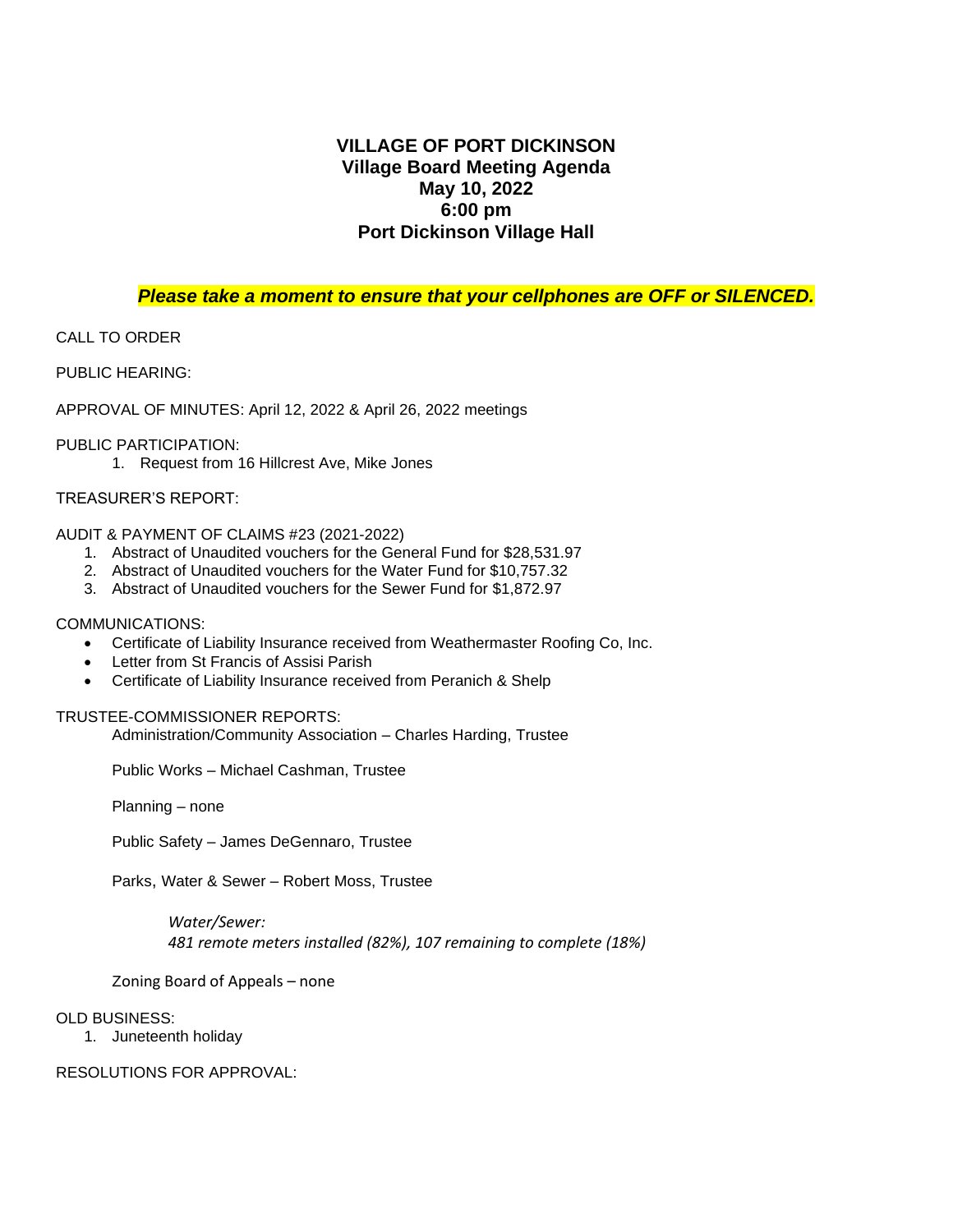### NEW BUSINESS/DISCUSSION:

• Videoconferencing

ADJOURNMENT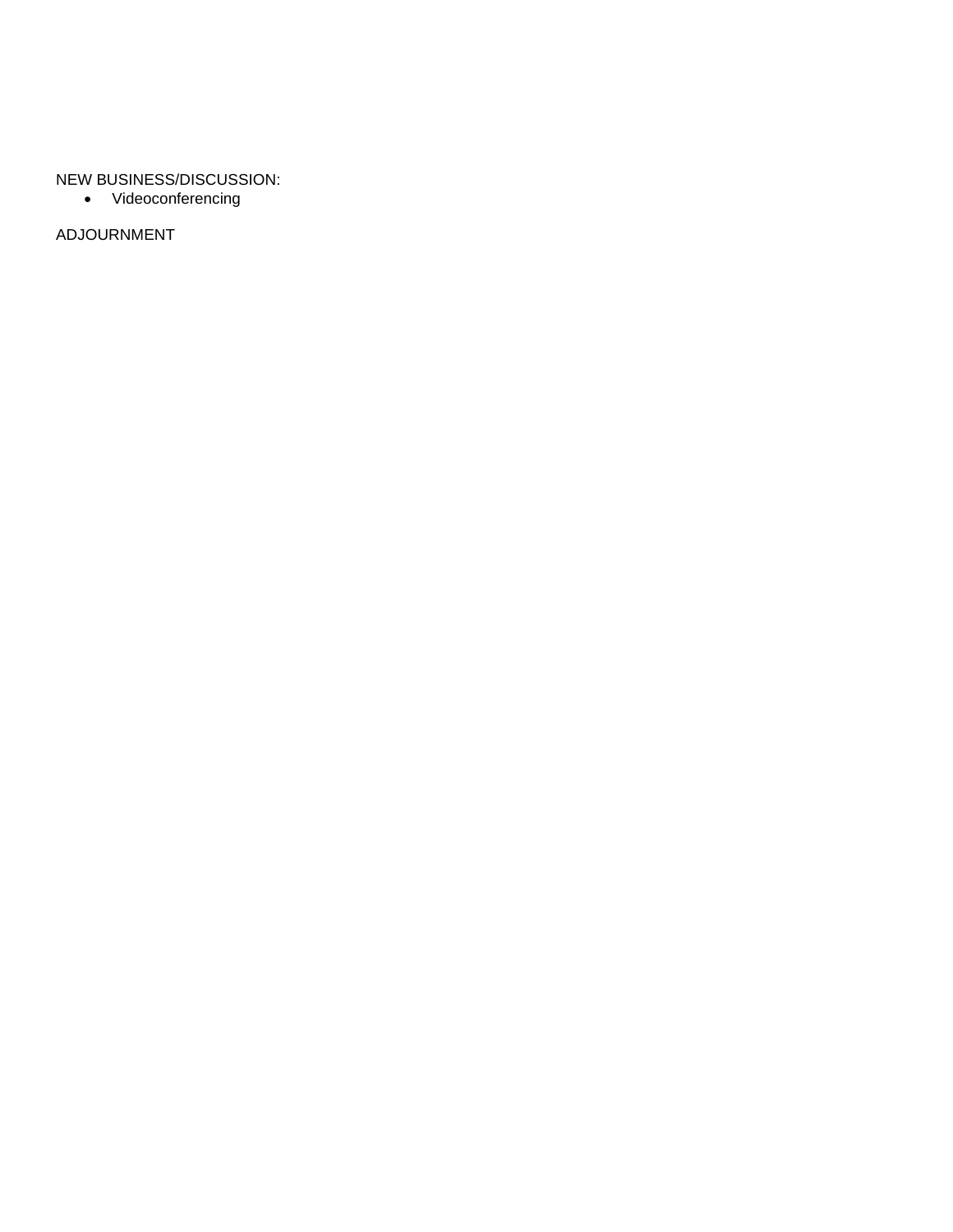| Village Water Consumption for:               |                                                      | Apr-22  |                                                |                                                     |            |  |
|----------------------------------------------|------------------------------------------------------|---------|------------------------------------------------|-----------------------------------------------------|------------|--|
| Read dates:<br>5/5/2022<br>4/1/2022<br>Usage | <b>Binghamton meter</b><br>99999989<br>99999989<br>0 |         | Fenton Large<br>28749285<br>28002087<br>747198 | <b>Fenton Small</b><br>5649609<br>5542006<br>107603 |            |  |
| Total cubic ft:                              | 854801                                               |         |                                                |                                                     |            |  |
| Read dates:                                  | Town of Fenton Sewer Readings                        |         |                                                |                                                     |            |  |
| 5/5/2022                                     | 52367100                                             |         |                                                | Rate:                                               | 2.42x.01   |  |
| 4/1/2022                                     | 52229800                                             |         |                                                |                                                     | cu. Ft/min |  |
|                                              |                                                      |         |                                                | Time:                                               | 8:00am     |  |
| Total                                        | 137300                                               | cu. ft. |                                                |                                                     |            |  |
|                                              | Wayne                                                |         |                                                |                                                     |            |  |
| Read dates:                                  | Ave.                                                 |         | sewer station readings (hours):                |                                                     |            |  |
|                                              | Pump1                                                |         | Pump <sub>2</sub>                              | Pump 3                                              |            |  |
| 5/5/2022                                     | 6492                                                 |         | 19250                                          | 17680                                               |            |  |
| 4/1/2022                                     | 6439                                                 |         | 19197                                          | 17632                                               |            |  |
| <b>Totals</b>                                | 53                                                   |         | 53                                             | 48                                                  |            |  |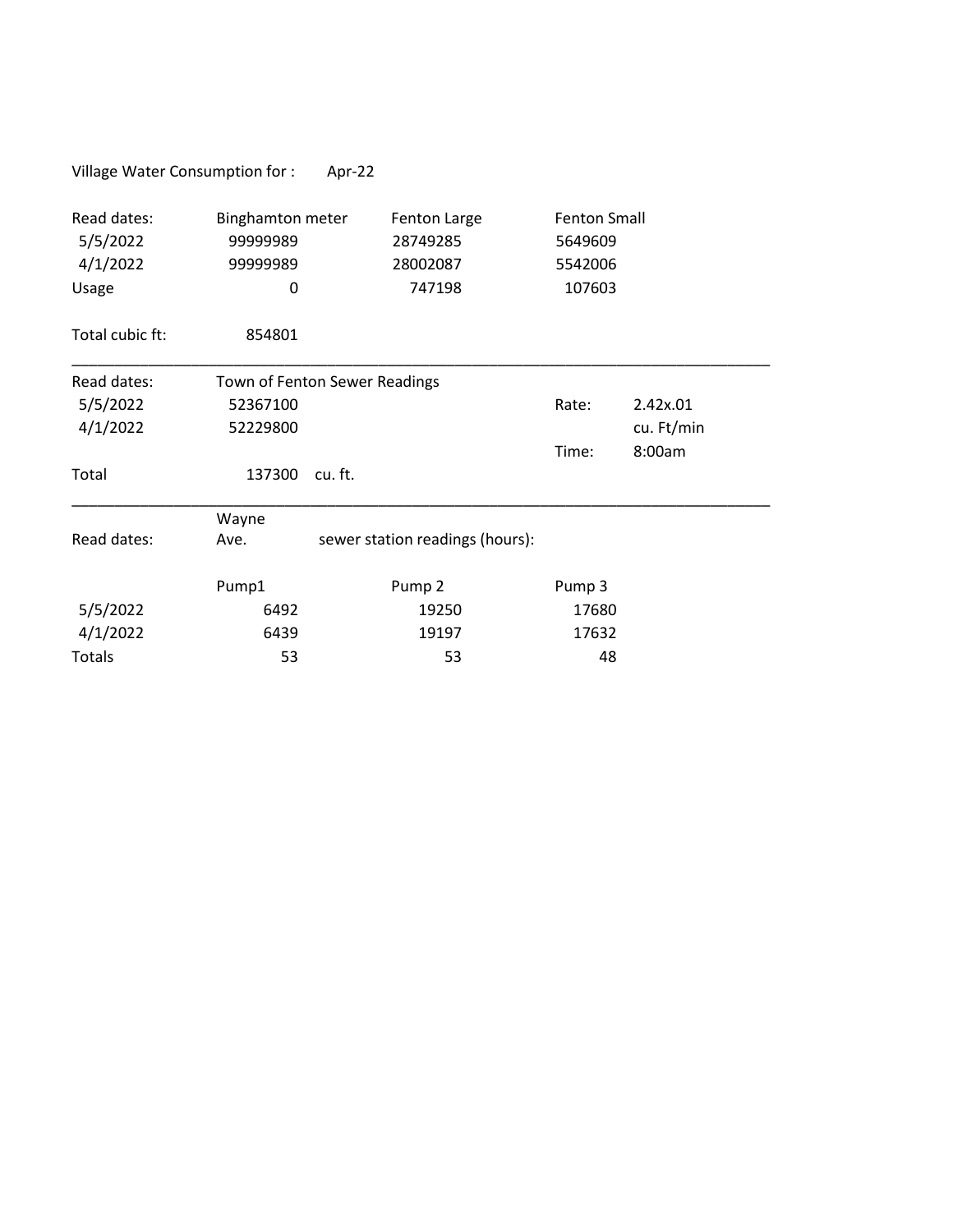

#### **The Village of Port Dickinson Department of Police Scot McDonald, Chief of Police**

## **Police Department Monthly Report**

| Report Month:   April      |                                          | Police Commissioner:   Trustee J. DeGennaro |
|----------------------------|------------------------------------------|---------------------------------------------|
| Report Year:   <b>2022</b> |                                          | Chief: Scot McDonald                        |
| Report Date: 05/02/2022    | Deputy Village Clerk:   Corina M. Beames |                                             |

# **Total Complaints Received:68 (82)**

Med calls-13 Domestic-4 MVA/fatal-1 Harassment-2 MVA/PD-2 PDFD-1 Suspicous-3 Road hazard-3 Civil matter-1 DV-1

Wires down-8 Noise complaint-1 Check welfare-3 Vehicle abandoned-1 Dispute-2 Smoke condition-1 Disturbance-2 Mental health-2

**Miscellaneous-16**\*Includes Assist other agencies, Lockouts, Alarms, Parking Comp., Animals, Traffic lights, Information, code enforcement, special details, vacant properties , assist public and Etc.

# **Penal law charges-0(0)**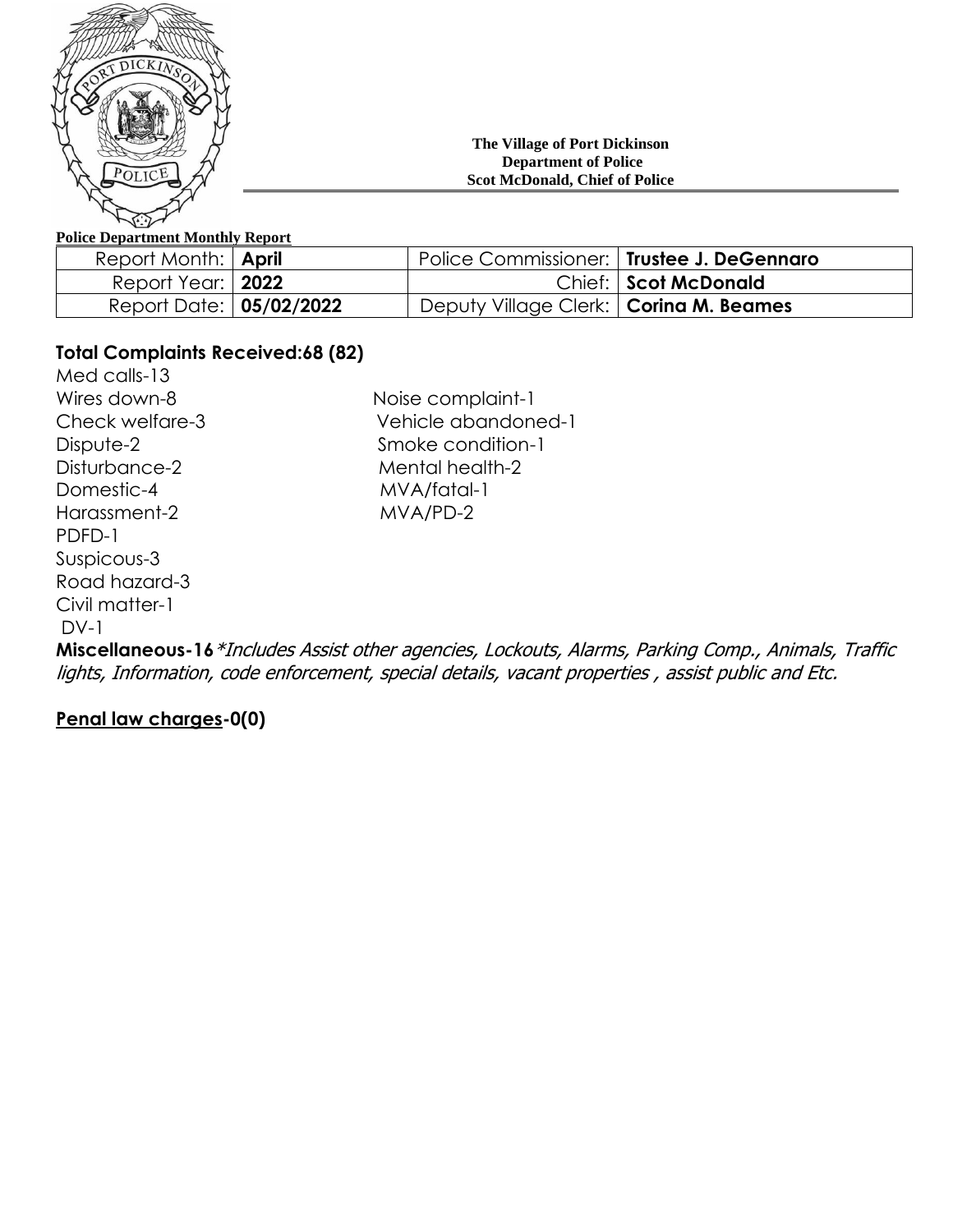## **Report of the Chief April 2022 Training Average Total**



**TRAINING**

|                            | <b>Training</b> | <b>Average</b> | <b>Total</b> |  |
|----------------------------|-----------------|----------------|--------------|--|
| <b>SUMMARY</b>             | <b>Hours</b>    | <b>Members</b> | Man          |  |
|                            | <b>Offered</b>  | Present        | <b>Hours</b> |  |
|                            |                 |                |              |  |
| April                      | 13              | 5.83           | 77           |  |
|                            |                 |                |              |  |
| <b>YTD Totals</b>          | 42              | 6.65           | 287          |  |
|                            |                 |                |              |  |
| Non Department 35 Training |                 |                |              |  |
|                            |                 |                |              |  |
|                            |                 |                |              |  |

|    |             |                                        | <b>Training</b> |                | <b>Total</b> |
|----|-------------|----------------------------------------|-----------------|----------------|--------------|
|    |             |                                        | <b>Hours</b>    | <b>Members</b> | Man          |
| Wk | <b>Date</b> | Lesson                                 | <b>Offered</b>  | <b>Present</b> | <b>Hours</b> |
|    |             |                                        |                 |                |              |
|    | 4/4/2022    | <b>NYSEG Natural Gas Emergencies</b>   | $\overline{2}$  | 10             | 20           |
|    |             |                                        |                 |                |              |
|    | 4/10/2022   | <b>EMS Training - EMR Course Day 4</b> | 4               | 6              | 24           |
|    |             |                                        |                 |                |              |
|    | 4/11/2022   | Monthly Rig Checks                     | 1               | 5              | 5            |
|    |             |                                        |                 |                |              |
|    | 4/11/2022   | <b>Monthly Meeting</b>                 |                 | 9              |              |
|    |             |                                        |                 |                |              |
|    | 4/18/2022   | <b>Rescue Operations/Rescue Tools</b>  | $\overline{2}$  | 6              | 12           |
|    |             |                                        |                 |                |              |
|    | 4/23/2022   | <b>NYS Recruitment Day</b>             | $\overline{2}$  | 3              | 6            |
|    |             |                                        |                 |                |              |
|    | 4/25/2022   | <b>Pumper-tanker Pump Operations</b>   | $\overline{2}$  | 5              | 10           |
|    |             |                                        |                 |                |              |
|    |             |                                        |                 |                | $\pmb{0}$    |
|    |             |                                        |                 |                |              |
|    |             |                                        |                 |                | $\pmb{0}$    |
|    |             |                                        |                 |                |              |
|    |             |                                        |                 |                | $\pmb{0}$    |
|    |             |                                        |                 |                |              |